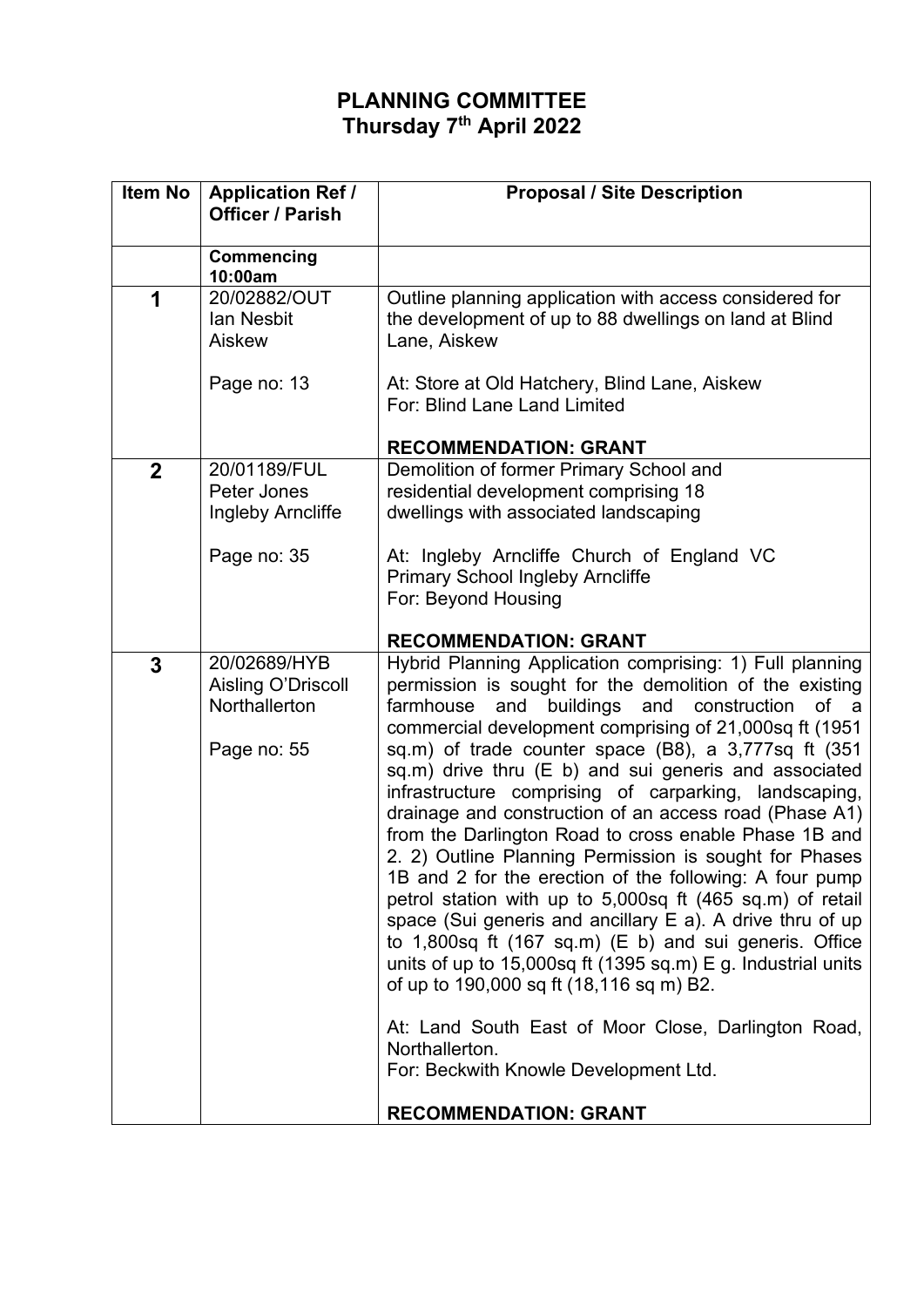| <b>Item No</b> | <b>Application Ref /</b><br><b>Officer / Parish</b> | <b>Proposal / Site Description</b>                                                |
|----------------|-----------------------------------------------------|-----------------------------------------------------------------------------------|
| 4              | 21/01959/FUL                                        | Construction of 10no dwellings and associated works                               |
|                | <b>Kate Williams</b>                                | At: Bagby Hall Farm, Bagby                                                        |
|                | <b>Bagby</b>                                        | For: Loxley Homes                                                                 |
|                | Page no: 77                                         |                                                                                   |
|                |                                                     | RECOMMENDATION: GRANT                                                             |
|                | <b>Commencing</b><br>13:30pm                        |                                                                                   |
| 5              | 21/02282/FUL                                        | Application for the approval of the construction of 82No.                         |
|                | Aisling O'Driscoll<br>Aiskew                        | dwellings with associated landscape and parking.                                  |
|                |                                                     | At: Land off Northallerton Road, Leeming Bar                                      |
|                | Page no: 99                                         | For: Gibson                                                                       |
|                |                                                     | <b>RECOMMENDATION: GRANT.</b>                                                     |
| 6              | 21/02937/FUL                                        | Alterations to siting and appearance of approved lodges                           |
|                | Helen Ledger                                        | and car parking area, construction of outdoor seating,                            |
|                | <b>Great Ayton</b>                                  | outdoor beach area, cinema screen and pergola. Internal                           |
|                | Page no: 123                                        | road layout and all other hard and soft landscaping and<br>associated works.      |
|                |                                                     |                                                                                   |
|                |                                                     | At: Strawberry Fields, Pannierman Lane, Great Ayton                               |
|                |                                                     | For: Mr Platts                                                                    |
|                |                                                     | <b>RECOMMENDATION: REFUSE</b>                                                     |
| $\overline{7}$ | 21/01452/OUT                                        | Application for outline planning permission with<br>all                           |
|                | Marc Pearson                                        | matters reserved for the construction of 5no dwellings                            |
|                | Huby                                                | At: OS Field 4442 West of Easingwold Road, Huby                                   |
|                | Page no: 133                                        | For: Mr P and Mrs C Richardson                                                    |
|                |                                                     |                                                                                   |
| 8              | 21/02851/FUL                                        | <b>RECOMMENDATION: REFUSE</b><br>Construction of an agricultural workers dwelling |
|                | <b>Nathan Puckering</b>                             |                                                                                   |
|                | Crakehall                                           | At: Kirkbridge Farm, Ings Lane, Kirkbridge                                        |
|                | Page no: 141                                        | For: Mr and Mrs Mike and Pauline Richardson                                       |
|                |                                                     | <b>RECOMMENDATION: GRANT</b>                                                      |
| 9              | 21/02947/FUL                                        | Alteration and extension to existing garage to create an                          |
|                | <b>Tracy Price</b>                                  | annex to provide disabled accessible facilities. Extension                        |
|                | Northallerton                                       | and alterations to main dwelling and reconfiguration of<br>parking arrangements.  |
|                | Page no: 149                                        |                                                                                   |
|                |                                                     | At: 23 Brompton Road, Northallerton                                               |
|                |                                                     | For: H Hutchinson                                                                 |
|                |                                                     | <b>RECOMMENDATION: GRANT</b>                                                      |